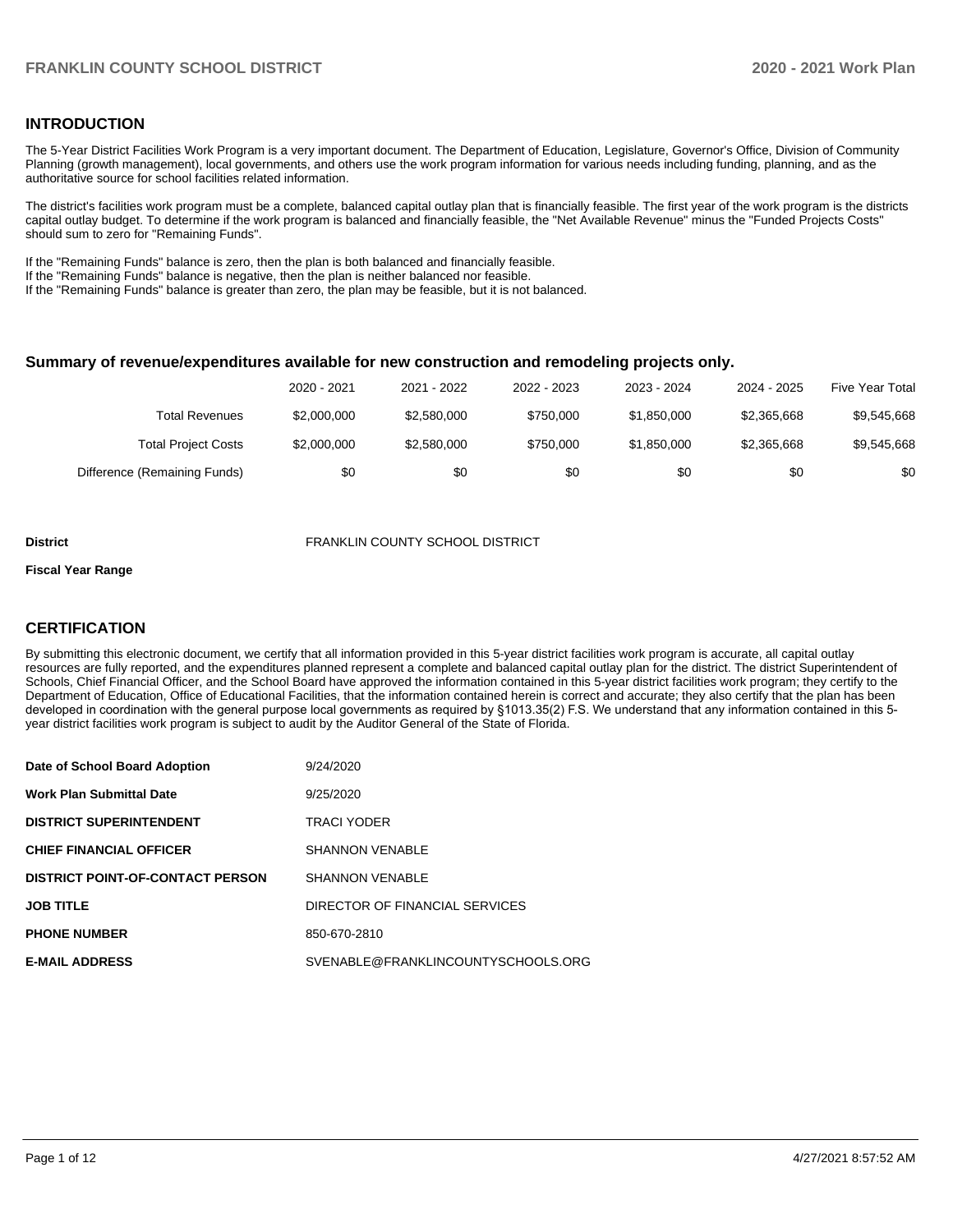# **Expenditures**

## **Expenditure for Maintenance, Repair and Renovation from 1.50-Mills and PECO**

Annually, prior to the adoption of the district school budget, each school board must prepare a tentative district facilities work program that includes a schedule of major repair and renovation projects necessary to maintain the educational and ancillary facilities of the district.

| Item                                                        | 2020 - 2021<br><b>Actual Budget</b> | 2021 - 2022<br>Projected | 2022 - 2023<br>Projected | 2023 - 2024<br>Projected | 2024 - 2025<br>Projected | <b>Total</b> |
|-------------------------------------------------------------|-------------------------------------|--------------------------|--------------------------|--------------------------|--------------------------|--------------|
| <b>HVAC</b>                                                 | \$150,000                           | \$150.000                | \$50,000                 | \$150.000                | \$150,000                | \$650,000    |
| Locations: FRANKLIN COUNTY SCHOOLS, H G BROWN ELEMENTARY    |                                     |                          |                          |                          |                          |              |
| Flooring                                                    | \$50,000                            | \$50,000                 | \$50,000                 | \$50,000                 | \$50,000                 | \$250,000    |
| Locations: FRANKLIN COUNTY SCHOOLS, H G BROWN ELEMENTARY    |                                     |                          |                          |                          |                          |              |
| Roofing                                                     | \$150,000                           | \$150,000                | \$50,000                 | \$150,000                | \$50,000                 | \$550,000    |
| FRANKLIN COUNTY SCHOOLS, H G BROWN ELEMENTARY<br>Locations: |                                     |                          |                          |                          |                          |              |
| Safety to Life                                              | \$5.000                             | \$5,000                  | \$5,000                  | \$5,000                  | \$5,000                  | \$25,000     |
| FRANKLIN COUNTY SCHOOLS, H G BROWN ELEMENTARY<br>Locations: |                                     |                          |                          |                          |                          |              |
| Fencing                                                     | \$50,000                            | \$10,000                 | \$10,000                 | \$100,000                | \$10,000                 | \$180,000    |
| Locations: FRANKLIN COUNTY SCHOOLS                          |                                     |                          |                          |                          |                          |              |
| Parking                                                     | \$200,000                           | \$10,000                 | \$50,000                 | \$50,000                 | \$35,000                 | \$345,000    |
| Locations: FRANKLIN COUNTY SCHOOLS, H G BROWN ELEMENTARY    |                                     |                          |                          |                          |                          |              |
| Electrical                                                  | \$50,000                            | \$10.000                 | \$20,000                 | \$20,000                 | \$10,000                 | \$110,000    |
| FRANKLIN COUNTY SCHOOLS, H G BROWN ELEMENTARY<br>Locations: |                                     |                          |                          |                          |                          |              |
| Fire Alarm                                                  | \$75,000                            | \$10.000                 | \$10.000                 | \$10,000                 | \$10.000                 | \$115,000    |
| Locations: FRANKLIN COUNTY SCHOOLS, H G BROWN ELEMENTARY    |                                     |                          |                          |                          |                          |              |
| Telephone/Intercom System                                   | \$10,000                            | \$2,000                  | \$2,000                  | \$2,000                  | \$2,000                  | \$18,000     |
| Locations: FRANKLIN COUNTY SCHOOLS, H G BROWN ELEMENTARY    |                                     |                          |                          |                          |                          |              |
| <b>Closed Circuit Television</b>                            | \$20,000                            | \$5,000                  | \$5,000                  | \$5,000                  | \$5,000                  | \$40,000     |
| Locations: FRANKLIN COUNTY SCHOOLS                          |                                     |                          |                          |                          |                          |              |
| Paint                                                       | \$25,000                            | \$5,000                  | \$5,000                  | \$5,000                  | \$5,000                  | \$45,000     |
| Locations: FRANKLIN COUNTY SCHOOLS, H G BROWN ELEMENTARY    |                                     |                          |                          |                          |                          |              |
| Maintenance/Repair                                          | \$646,493                           | \$269,862                | \$218,480                | \$432,814                | \$200,000                | \$1,767,649  |
| Locations: FRANKLIN COUNTY SCHOOLS, H G BROWN ELEMENTARY    |                                     |                          |                          |                          |                          |              |
| <b>Sub Total:</b>                                           | \$1,431,493                         | \$676,862                | \$475,480                | \$979,814                | \$532,000                | \$4,095,649  |

| <b>IPECO Maintenance Expenditures</b> | \$0         | \$0       | \$0       | \$0        | \$0       | \$0         |
|---------------------------------------|-------------|-----------|-----------|------------|-----------|-------------|
| 1.50 Mill Sub Total: I                | \$1,431,493 | \$676.862 | \$475,480 | \$979,814] | \$532,000 | \$4,095,649 |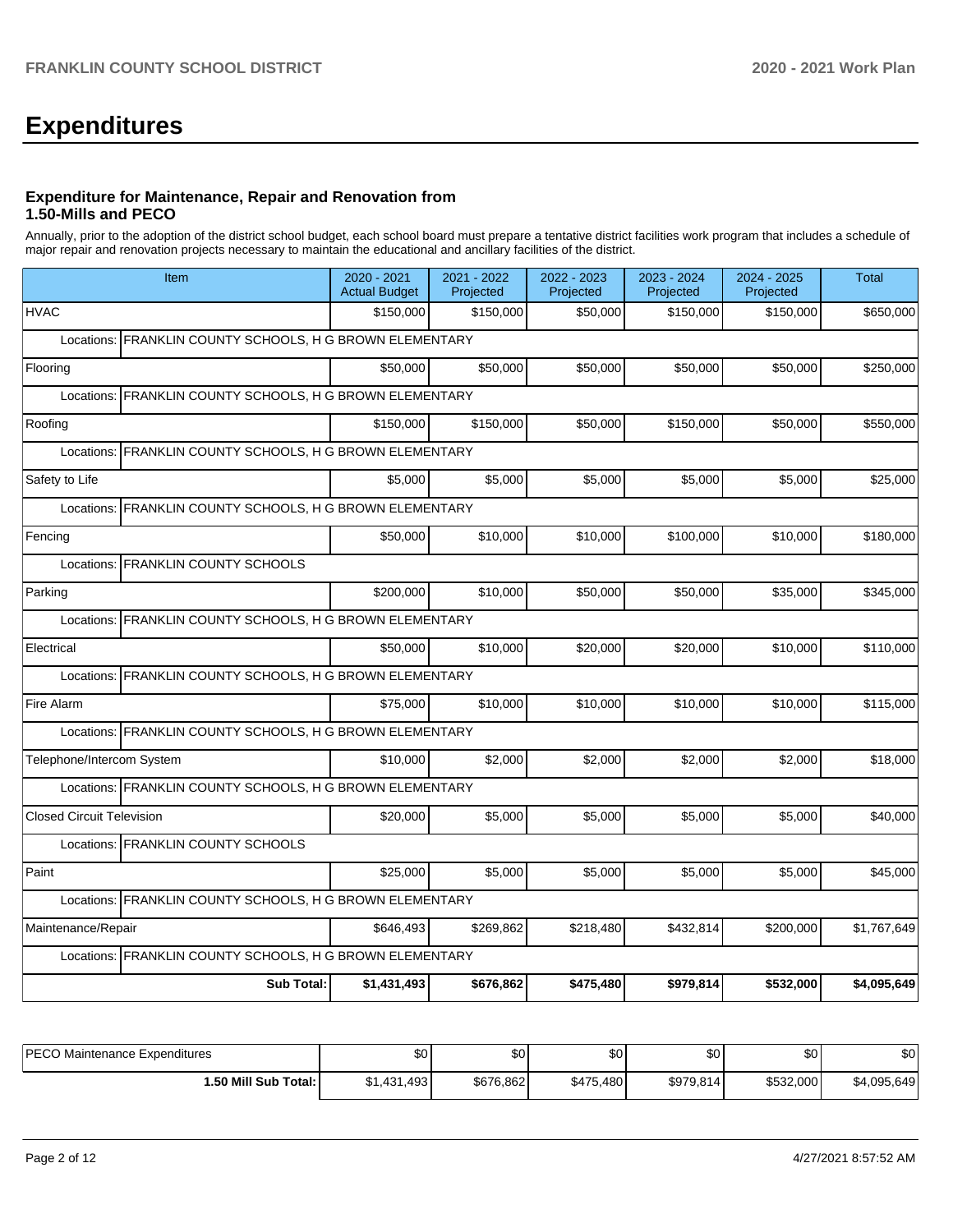No items have been specified.

| Total:<br>. | ا 493.<br>AA | \$676.8621 | .480<br><b>A 7E</b><br>54. | \$979.814 | \$532,000 | \$4.095.649 |
|-------------|--------------|------------|----------------------------|-----------|-----------|-------------|
|             |              |            |                            |           |           |             |

#### **Local 1.50 Mill Expenditure For Maintenance, Repair and Renovation**

Anticipated expenditures expected from local funding sources over the years covered by the current work plan.

| Item                                                         | 2020 - 2021<br><b>Actual Budget</b> | 2021 - 2022<br>Projected | 2022 - 2023<br>Projected | 2023 - 2024<br>Projected | 2024 - 2025<br>Projected | Total        |
|--------------------------------------------------------------|-------------------------------------|--------------------------|--------------------------|--------------------------|--------------------------|--------------|
| Remaining Maint and Repair from 1.5 Mills                    | \$1,431,493                         | \$676,862                | \$475,480                | \$979,814                | \$532,000                | \$4,095,649  |
| Maintenance/Repair Salaries                                  | \$268,000                           | \$274,000                | \$280,000                | \$286,000                | \$292,000                | \$1,400,000  |
| <b>School Bus Purchases</b>                                  | \$120,000                           | \$120,000                | \$120,000                | \$120,000                | \$120,000                | \$600,000    |
| Other Vehicle Purchases                                      | \$60,000                            | \$30,000                 | \$30,000                 | \$30,000                 | \$30,000                 | \$180,000    |
| Capital Outlay Equipment                                     | \$200,000                           | \$200,000                | \$200,000                | \$200,000                | \$200,000                | \$1,000,000  |
| Rent/Lease Payments                                          | \$0                                 | \$0                      | \$0                      | \$0                      | \$0                      | \$0          |
| <b>COP Debt Service</b>                                      | \$0                                 | \$0                      | \$0                      | \$0                      | \$0                      | \$0          |
| Rent/Lease Relocatables                                      | \$0                                 | \$0                      | \$0                      | \$0                      | \$0                      | \$0          |
| <b>Environmental Problems</b>                                | \$0                                 | \$0                      | \$0                      | \$0                      | \$0                      | \$0          |
| s.1011.14 Debt Service                                       | \$0                                 | \$0                      | \$0                      | \$0                      | \$0                      | \$0          |
| <b>Special Facilities Construction Account</b>               | \$0                                 | \$0                      | \$0                      | \$0                      | \$0                      | \$0          |
| Premiums for Property Casualty Insurance - 1011.71<br>(4a,b) | \$79,000                            | \$80,000                 | \$81,000                 | \$82,000                 | \$83,000                 | \$405,000    |
| Qualified School Construction Bonds (QSCB)                   | \$0                                 | \$0                      | \$0                      | \$0                      | \$0                      | \$0          |
| Qualified Zone Academy Bonds (QZAB)                          | \$0                                 | \$0                      | \$0                      | \$0                      | \$0                      | \$0          |
| Notes Payable - Lease Purchase Agreement                     | \$1,567,160                         | \$1,567,160              | \$1,537,740              | \$0                      | \$0                      | \$4,672,060  |
| <b>Local Expenditure Totals:</b>                             | \$3,725,653                         | \$2,948,022              | \$2,724,220              | \$1,697,814              | \$1,257,000              | \$12,352,709 |

# **Revenue**

#### **1.50 Mill Revenue Source**

Schedule of Estimated Capital Outlay Revenue from each currently approved source which is estimated to be available for expenditures on the projects included in the tentative district facilities work program. All amounts are NET after considering carryover balances, interest earned, new COP's, 1011.14 and 1011.15 loans, etc. Districts cannot use 1.5-Mill funds for salaries except for those explicitly associated with maintenance/repair projects. (1011.71 (5), F.S.)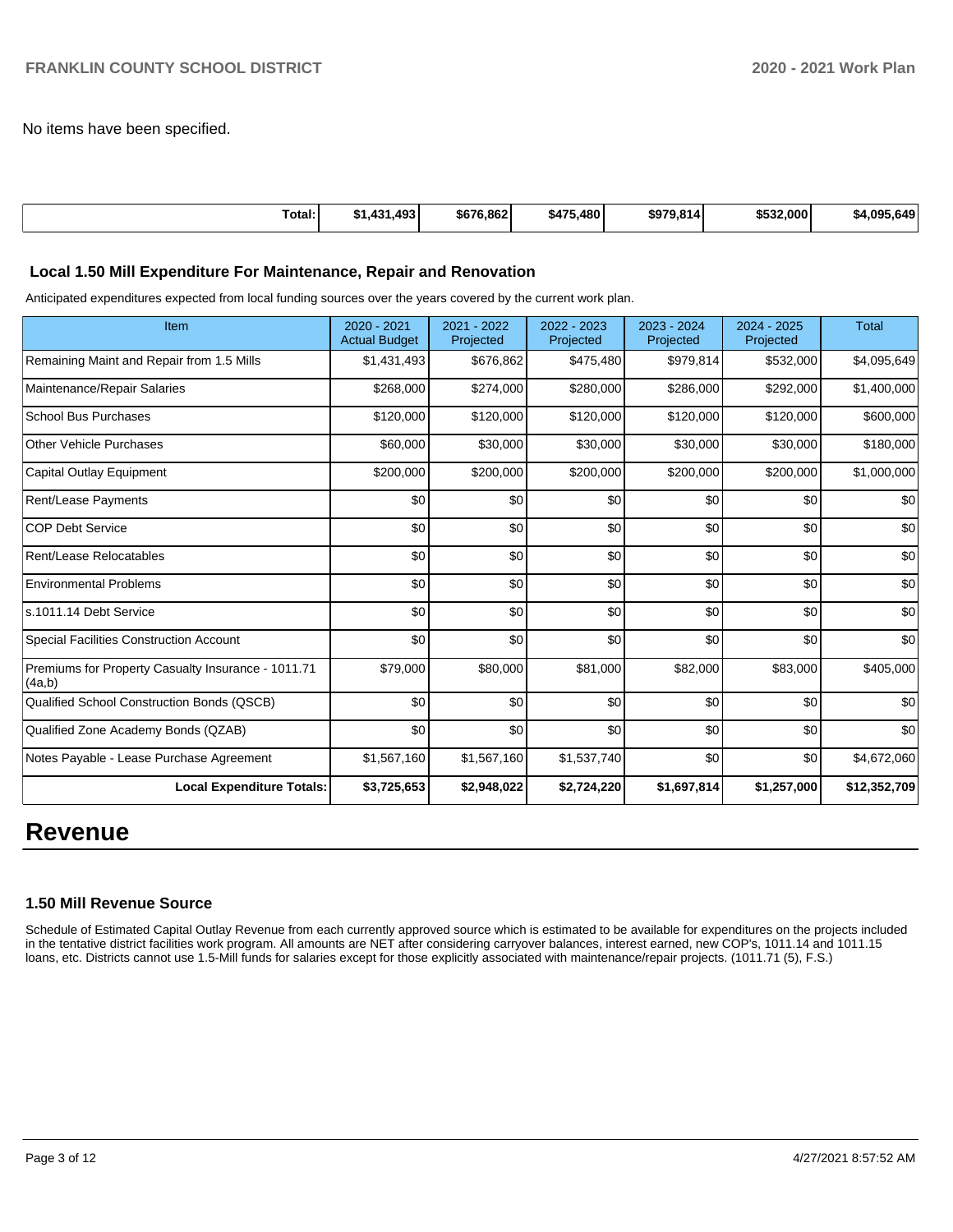# **FRANKLIN COUNTY SCHOOL DISTRICT 2020 - 2021 Work Plan**

| <b>Item</b>                                                                       | Fund | $2020 - 2021$<br><b>Actual Value</b> | 2021 - 2022<br>Projected | $2022 - 2023$<br>Projected | 2023 - 2024<br>Projected | $2024 - 2025$<br>Projected | <b>Total</b>     |
|-----------------------------------------------------------------------------------|------|--------------------------------------|--------------------------|----------------------------|--------------------------|----------------------------|------------------|
| $(1)$ Non-exempt property<br>lassessed valuation                                  |      | \$2,374,448,957                      | \$2,452,773,557          | \$2,527,269,155            | \$2,603,929,454          | \$2,681,902,104            | \$12,640,323,227 |
| $(2)$ The Millage projected for<br>discretionary capital outlay per<br>ls.1011.71 |      | 1.00 <sub>l</sub>                    | 1.00                     | 1.00                       | 1.00                     | 1.00                       |                  |
| (3) Full value of the 1.50-Mill<br>discretionary capital outlay per<br>ls.1011.71 |      | \$3,989,074                          | \$4,120,660              | \$4.245.812                | \$4,374,601              | \$4,505,596                | \$21,235,743     |
| (4) Value of the portion of the 1.50<br>-Mill ACTUALLY levied                     | 370  | \$2,279,471                          | \$2,354,663              | \$2,426,178                | \$2,499,772              | \$2,574,626                | \$12,134,710     |
| $(5)$ Difference of lines $(3)$ and $(4)$                                         |      | \$1,709,603                          | \$1,765,997              | \$1,819,634                | \$1,874,829              | \$1,930,970                | \$9,101,033      |

# **PECO Revenue Source**

The figure in the row designated "PECO Maintenance" will be subtracted from funds available for new construction because PECO maintenance dollars cannot be used for new construction.

| Item                                 | Fund | $2020 - 2021$<br><b>Actual Budget</b> | 2021 - 2022<br>Projected | 2022 - 2023<br>Projected | 2023 - 2024<br>Projected | $2024 - 2025$<br>Projected | Total            |
|--------------------------------------|------|---------------------------------------|--------------------------|--------------------------|--------------------------|----------------------------|------------------|
| <b>IPECO New Construction</b>        | 340  | \$0                                   | \$0                      | \$0                      | \$0                      | \$0                        | \$0 <sub>1</sub> |
| <b>PECO Maintenance Expenditures</b> |      | \$0                                   | \$0                      | \$0                      | \$0 <sub>1</sub>         | \$0                        | \$0 <sub>1</sub> |
|                                      |      | \$0                                   | \$0                      | \$0                      | \$0                      | \$0                        | \$0              |

# **CO & DS Revenue Source**

Revenue from Capital Outlay and Debt Service funds.

| Item                                      | Fund | $2020 - 2021$<br><b>Actual Budget</b> | 2021 - 2022<br>Projected | 2022 - 2023<br>Projected | $2023 - 2024$<br>Projected | $2024 - 2025$<br>Projected | Total     |
|-------------------------------------------|------|---------------------------------------|--------------------------|--------------------------|----------------------------|----------------------------|-----------|
| ICO & DS Cash Flow-through<br>Distributed | 360  | \$44.756                              | \$44,756                 | \$44.756                 | \$44.756                   | \$44.756                   | \$223,780 |
| ICO & DS Interest on<br>Undistributed CO  | 360  | \$1.286                               | \$1,286                  | \$1.286                  | \$1.286                    | \$1,286                    | \$6,430   |
|                                           |      | \$46.042                              | \$46.042                 | \$46.042                 | \$46.042                   | \$46.042                   | \$230.210 |

#### **Fair Share Revenue Source**

Nothing reported for this section. All legally binding commitments for proportionate fair-share mitigation for impacts on public school facilities must be included in the 5-year district work program.

#### **Sales Surtax Referendum**

Specific information about any referendum for a 1-cent or ½-cent surtax referendum during the previous year.

**Did the school district hold a surtax referendum during the past fiscal year 2019 - 2020?**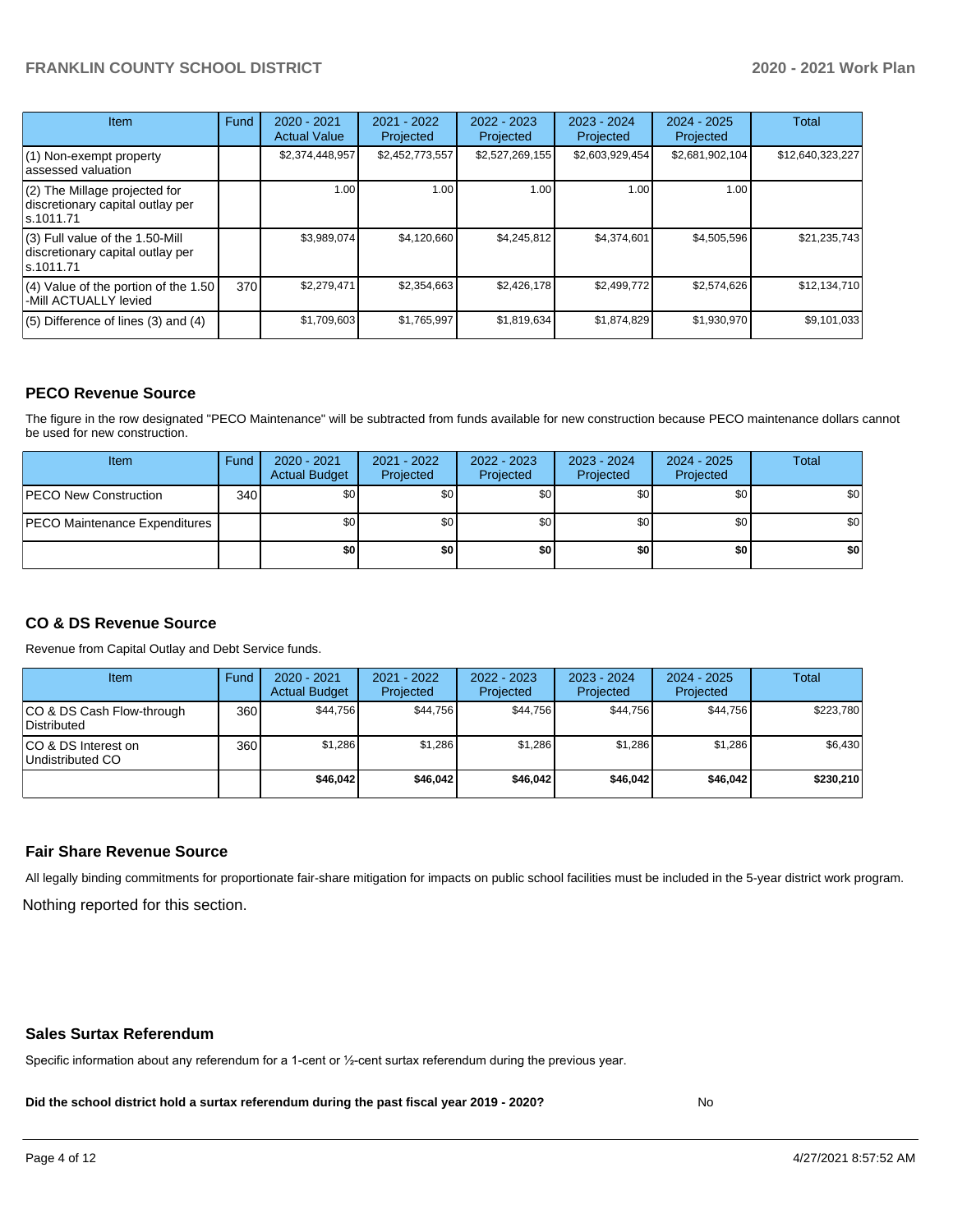# **Additional Revenue Source**

Any additional revenue sources

| Item                                                                                                               | 2020 - 2021<br><b>Actual Value</b> | 2021 - 2022<br>Projected | 2022 - 2023<br>Projected | 2023 - 2024<br>Projected | 2024 - 2025<br>Projected | <b>Total</b> |
|--------------------------------------------------------------------------------------------------------------------|------------------------------------|--------------------------|--------------------------|--------------------------|--------------------------|--------------|
| Proceeds from a s.1011.14/15 F.S. Loans                                                                            | \$0                                | \$0                      | \$0                      | \$0                      | \$0                      | \$0          |
| District Bonds - Voted local bond<br>referendum proceeds per s.9, Art VII<br><b>State Constitution</b>             | \$0                                | \$0                      | \$0                      | \$0                      | \$0                      | \$0          |
| Proceeds from Special Act Bonds                                                                                    | \$0                                | \$0                      | \$0                      | \$0                      | \$0                      | \$0          |
| Estimated Revenue from CO & DS Bond<br>Sale                                                                        | \$0                                | \$0                      | \$0                      | \$0                      | \$0                      | \$0          |
| Proceeds from Voted Capital<br>Improvements millage                                                                | \$0                                | \$0                      | \$0                      | \$0                      | \$0                      | \$0          |
| Other Revenue for Other Capital Projects                                                                           | \$0                                | \$0                      | \$0                      | \$0                      | \$0                      | \$0          |
| Proceeds from 1/2 cent sales surtax<br>authorized by school board                                                  | \$0                                | \$0                      | \$0                      | \$0                      | \$0                      | \$0          |
| Proceeds from local governmental<br>infrastructure sales surtax                                                    | \$0                                | \$0                      | \$0                      | \$0                      | \$0                      | \$0          |
| Proceeds from Certificates of<br>Participation (COP's) Sale                                                        | \$0                                | \$0                      | \$0                      | \$0                      | \$0                      | \$0          |
| Classrooms First Bond proceeds amount<br>authorized in FY 1997-98                                                  | \$0                                | \$0                      | \$0                      | \$0                      | \$0                      | \$0          |
| Classrooms for Kids                                                                                                | \$0                                | \$0                      | \$0                      | \$0                      | \$0                      | \$0          |
| <b>District Equity Recognition</b>                                                                                 | \$0                                | \$0                      | \$0                      | \$0                      | \$0                      | \$0          |
| <b>Federal Grants</b>                                                                                              | \$0                                | \$0                      | \$0                      | \$0                      | \$0                      | \$0          |
| Proportionate share mitigation (actual<br>cash revenue only, not in kind donations)                                | \$0                                | \$0                      | \$0                      | \$0                      | \$0                      | \$0          |
| Impact fees received                                                                                               | \$0                                | \$0                      | \$0                      | \$0                      | \$0                      | \$0          |
| Private donations                                                                                                  | \$1,978,722                        | \$2,000,000              | \$0                      | \$0                      | \$0                      | \$3,978,722  |
| Grants from local governments or not-for-<br>profit organizations                                                  | \$0                                | \$0                      | \$0                      | \$0                      | \$0                      | \$0          |
| Interest, Including Profit On Investment                                                                           | \$2,000                            | \$2,000                  | \$2,000                  | \$2,000                  | \$2,000                  | \$10,000     |
| Revenue from Bonds pledging proceeds<br>from 1 cent or 1/2 cent Sales Surtax                                       | \$0                                | \$0                      | \$0                      | \$0                      | \$0                      | \$0          |
| <b>Total Fund Balance Carried Forward</b>                                                                          | \$1,419,418                        | \$1,125,317              | \$1,000,000              | \$1,000,000              | \$1,000,000              | \$5,544,735  |
| General Capital Outlay Obligated Fund<br>Balance Carried Forward From Total<br><b>Fund Balance Carried Forward</b> | \$0                                | \$0                      | \$0                      | \$0                      | \$0                      | \$0          |
| <b>Special Facilities Construction Account</b>                                                                     | \$0                                | \$0                      | \$0                      | \$0                      | \$0                      | \$0          |
| One Cent - 1/2 Cent Sales Surtax Debt<br>Service From Total Fund Balance Carried<br>Forward                        | \$0                                | \$0                      | \$0                      | \$0                      | \$0                      | \$0          |
| Capital Outlay Projects Funds Balance<br>Carried Forward From Total Fund<br><b>Balance Carried Forward</b>         | \$0                                | \$0                      | \$0                      | \$0                      | \$0                      | \$0          |
| <b>Subtotal</b>                                                                                                    | \$3,400,140                        | \$3,127,317              | \$1,002,000              | \$1,002,000              | \$1,002,000              | \$9,533,457  |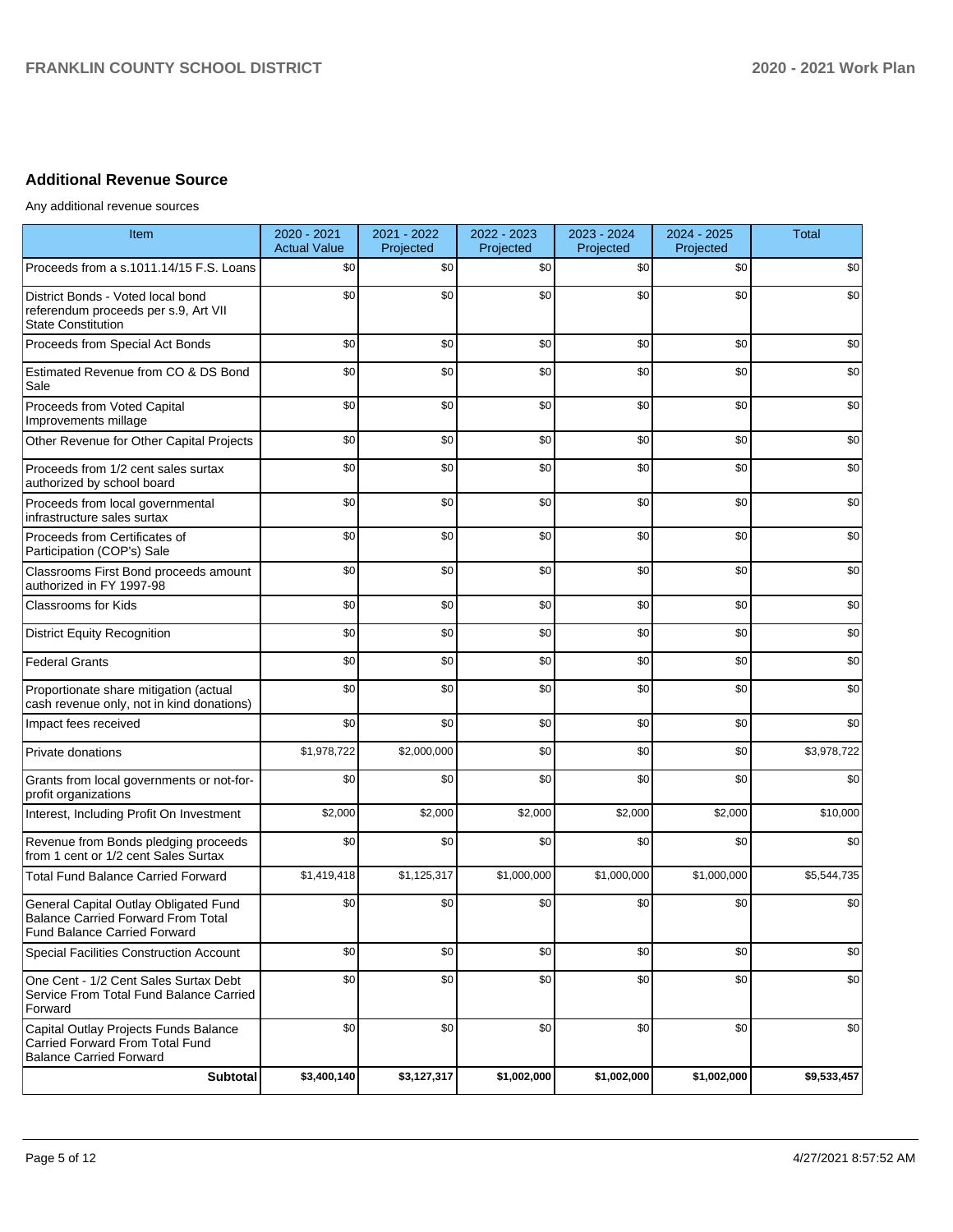# **Total Revenue Summary**

| Item Name                                                     | 2020 - 2021<br><b>Budget</b> | 2021 - 2022<br>Projected | 2022 - 2023<br>Projected | $2023 - 2024$<br>Projected | $2024 - 2025$<br>Projected | <b>Five Year Total</b> |
|---------------------------------------------------------------|------------------------------|--------------------------|--------------------------|----------------------------|----------------------------|------------------------|
| Local 1.5 Mill Discretionary Capital Outlay<br><b>Revenue</b> | \$2,279,471                  | \$2,354,663              | \$2,426,178              | \$2,499,772                | \$2,574,626                | \$12,134,710           |
| IPECO and 1.5 Mill Maint and Other 1.5<br>Mill Expenditures   | $(\$3,725,653)$              | (\$2,948,022)            | (\$2,724,220)            | (\$1,697,814)              | (\$1,257,000)              | (\$12,352,709)         |
| <b>PECO Maintenance Revenue</b>                               | \$0                          | \$0 <sub>1</sub>         | \$0                      | \$0                        | \$0                        | \$0                    |
| <b>Available 1.50 Mill for New</b><br><b>Construction</b>     | (\$1,446,182)                | (\$593,359)              | (\$298,042)              | \$801,958                  | \$1,317,626                | (\$217,999)            |

| <b>Item Name</b>                     | $2020 - 2021$<br><b>Budget</b> | $2021 - 2022$<br>Projected | 2022 - 2023<br>Projected | 2023 - 2024<br>Projected | $2024 - 2025$<br>Projected | <b>Five Year Total</b> |
|--------------------------------------|--------------------------------|----------------------------|--------------------------|--------------------------|----------------------------|------------------------|
| ICO & DS Revenue                     | \$46,042                       | \$46,042                   | \$46,042                 | \$46,042                 | \$46,042                   | \$230,210              |
| <b>PECO New Construction Revenue</b> | \$0                            | \$0                        | \$0                      | \$0                      | \$0                        | \$0                    |
| Other/Additional Revenue             | \$3,400,140                    | \$3,127,317                | \$1,002,000              | \$1,002,000              | \$1,002,000                | \$9,533,457            |
| <b>Total Additional Revenuel</b>     | \$3,446,182                    | \$3,173,359                | \$1,048,042              | \$1,048,042              | \$1,048,042                | \$9,763,667            |
| <b>Total Available Revenue</b>       | \$2,000,000                    | \$2,580,000                | \$750,000                | \$1,850,000              | \$2,365,668                | \$9,545,668            |

# **Project Schedules**

# **Capacity Project Schedules**

A schedule of capital outlay projects necessary to ensure the availability of satisfactory classrooms for the projected student enrollment in K-12 programs.

Nothing reported for this section.

Nothing reported for this section.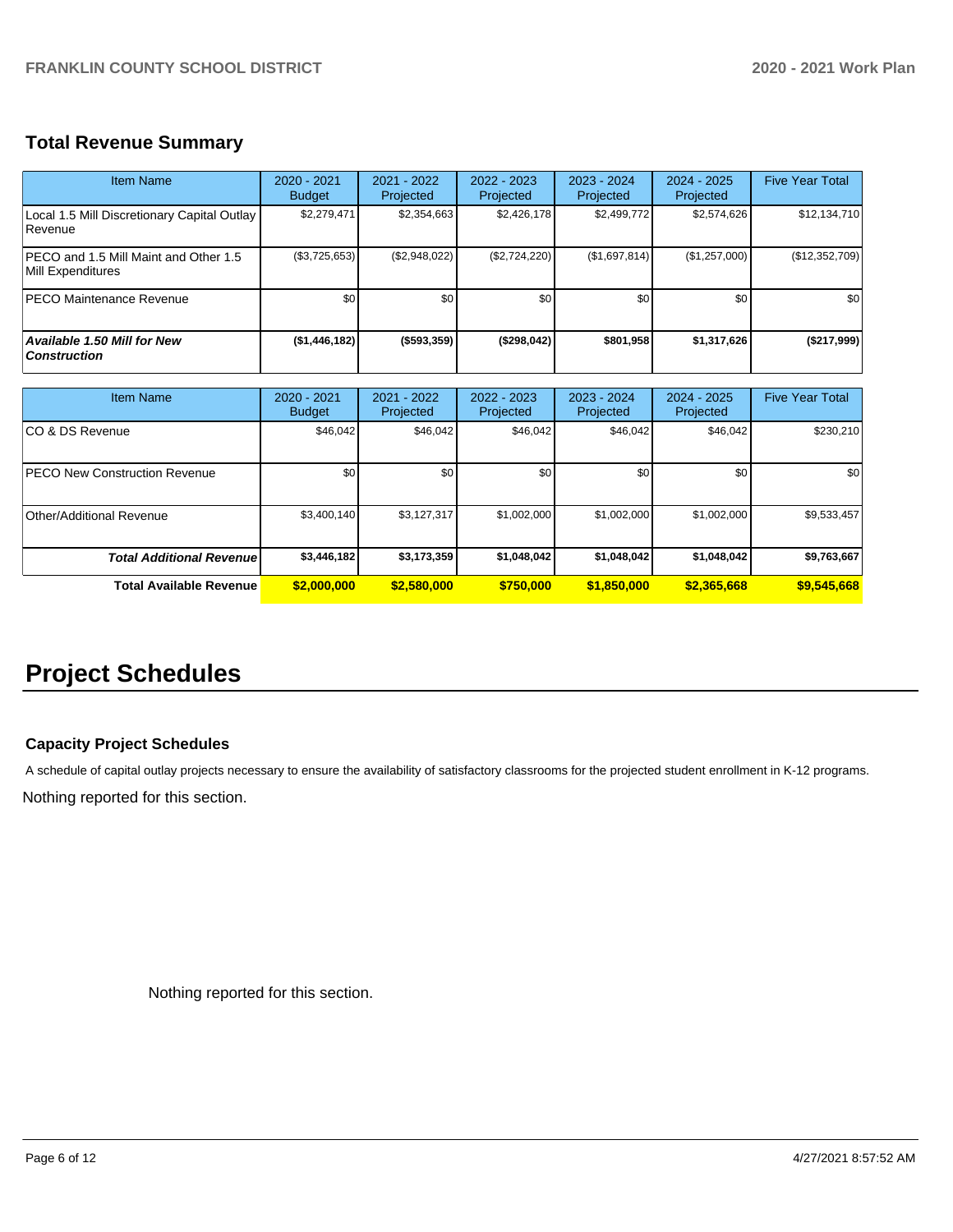### **Other Project Schedules**

Major renovations, remodeling, and additions of capital outlay projects that do not add capacity to schools.

| <b>Project Description</b>              | Location                                  | $2020 - 2021$<br><b>Actual Budget</b> | 2021 - 2022<br>Projected | 2022 - 2023<br>Projected | 2023 - 2024<br>Projected | $2024 - 2025$<br>Projected | <b>Total</b>    | Funded |
|-----------------------------------------|-------------------------------------------|---------------------------------------|--------------------------|--------------------------|--------------------------|----------------------------|-----------------|--------|
| <b>Ancillary Facilities</b>             | <b>FRANKLIN COUNTY</b><br><b>ISCHOOLS</b> | \$0                                   | \$2,580,000              | \$0                      | \$0                      | \$0                        | \$2,580,000 Yes |        |
| VPK Classroom Building                  | <b>FRANKLIN COUNTY</b><br><b>ISCHOOLS</b> | \$0                                   | \$0                      | \$0                      | \$0                      | \$2,365,668                | \$2,365,668 Yes |        |
| <b>District Administration Building</b> | <b>FRANKLIN COUNTY</b><br><b>SCHOOLS</b>  | \$0                                   | \$0                      | \$750,000                | \$1,850,000              | \$0                        | \$2,600,000 Yes |        |
| Welding Facility                        | <b>FRANKLIN COUNTY</b><br><b>ISCHOOLS</b> | \$2,000,000                           | \$0                      | \$0                      | \$0                      | \$0                        | \$2,000,000 Yes |        |
|                                         |                                           | \$2,000,000                           | \$2,580,000              | \$750,000                | \$1,850,000              | \$2,365,668                | \$9,545,668     |        |

# **Additional Project Schedules**

Any projects that are not identified in the last approved educational plant survey.

Nothing reported for this section.

# **Non Funded Growth Management Project Schedules**

Schedule indicating which projects, due to planned development, that CANNOT be funded from current revenues projected over the next five years.

Nothing reported for this section.

# **Tracking**

# **Capacity Tracking**

| Location                                   | $2020 -$<br>2021 Satis.<br>Stu. Sta. | Actual<br>$2020 -$<br><b>2021 FISH</b><br>Capacity | Actual<br>$2019 -$<br>2020<br><b>COFTE</b> | # Class<br><b>Rooms</b> | Actual<br>Average<br>$2020 -$<br>2021 Class<br>Size. | Actual<br>$2020 -$<br>2021<br><b>Utilization</b> | <b>New</b><br>Stu.<br>Capacity | <b>New</b><br>Rooms to<br>be<br>Added/Re<br>moved | Projected<br>$2024 -$<br>2025<br><b>COFTE</b> | Projected<br>$2024 -$<br>2025<br><b>Utilization</b> | Projected<br>$2024 -$<br>2025 Class<br><b>Size</b> |
|--------------------------------------------|--------------------------------------|----------------------------------------------------|--------------------------------------------|-------------------------|------------------------------------------------------|--------------------------------------------------|--------------------------------|---------------------------------------------------|-----------------------------------------------|-----------------------------------------------------|----------------------------------------------------|
| <b>IFRANKLIN COUNTY</b><br><b>ISCHOOLS</b> | 1.416                                | 1.274                                              | 821                                        | 68                      | 12 <sub>l</sub>                                      | 64.00 %                                          |                                |                                                   | 7831                                          | 61.00 %                                             | $12 \overline{ }$                                  |
|                                            | 1,416                                | 1.274                                              | 821                                        | 68                      | 12                                                   | 64.44 %                                          |                                |                                                   | 7831                                          | 61.46 %                                             | 12                                                 |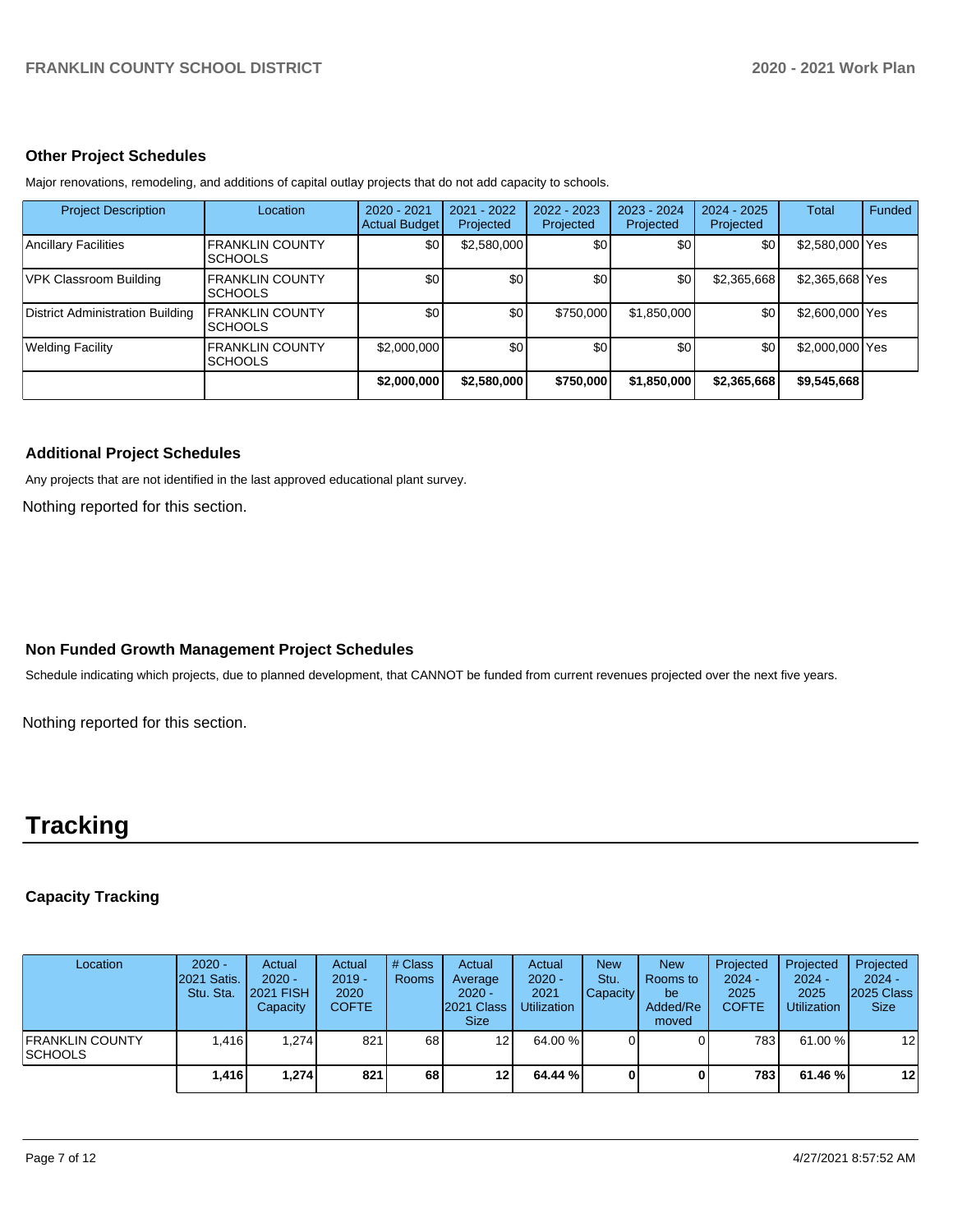The COFTE Projected Total (783) for 2024 - 2025 must match the Official Forecasted COFTE Total (782 ) for 2024 - 2025 before this section can be completed. In the event that the COFTE Projected Total does not match the Official forecasted COFTE, then the Balanced Projected COFTE Table should be used to balance COFTE.

| 216 |
|-----|
| 252 |
| 315 |
| 782 |
|     |

| <b>Grade Level Type</b> | <b>Balanced Projected</b><br>COFTE for 2024 - 2025 |
|-------------------------|----------------------------------------------------|
| Elementary (PK-3)       |                                                    |
| Middle (4-8)            |                                                    |
| High (9-12)             |                                                    |
|                         | 783                                                |

#### **Relocatable Replacement**

Number of relocatable classrooms clearly identified and scheduled for replacement in the school board adopted financially feasible 5-year district work program.

| _ocation                                 | $-2021$<br>$2020 -$ | $-2022'$<br>2021 | 2022 - 2023 | 2023 - 2024 | $2024 - 2025$ | Year 5 Total |
|------------------------------------------|---------------------|------------------|-------------|-------------|---------------|--------------|
| <b>Total Relocatable Replacements: I</b> |                     |                  |             |             |               |              |

#### **Charter Schools Tracking**

Information regarding the use of charter schools.

| Location-Type     | # Relocatable<br>units or<br>permanent<br>classrooms | Owner      | <b>IYear Started or</b><br>Scheduled | <b>Student</b><br><b>Stations</b> | <b>Students</b><br>Enrolled | Years in<br>Contract | <b>Total Charter</b><br><b>Students</b><br>projected for<br>$2024 - 2025$ |
|-------------------|------------------------------------------------------|------------|--------------------------------------|-----------------------------------|-----------------------------|----------------------|---------------------------------------------------------------------------|
| <b>ABC School</b> |                                                      | 20 PRIVATE | 2001                                 | 340                               | 330 <sup>1</sup>            | 15 <sub>l</sub>      | 350                                                                       |
|                   | 20 <sub>l</sub>                                      |            |                                      | 340                               | 330 <sub>l</sub>            |                      | 350                                                                       |

#### **Special Purpose Classrooms Tracking**

The number of classrooms that will be used for certain special purposes in the current year, by facility and type of classroom, that the district will, 1), not use for educational purposes, and 2), the co-teaching classrooms that are not open plan classrooms and will be used for educational purposes.

| School                                 | <b>School Type</b> | $\parallel \#$ of Elementary $\parallel \#$ of Middle 4-8 $\parallel \#$ of High 9-12<br>K-3 Classrooms I | <b>Classrooms</b> | <b>Classrooms</b> | # of $ESE$<br>Classrooms | # of Combo<br><b>Classrooms</b> | Total<br><b>Classrooms</b> |
|----------------------------------------|--------------------|-----------------------------------------------------------------------------------------------------------|-------------------|-------------------|--------------------------|---------------------------------|----------------------------|
| <b>Total Educational Classrooms: I</b> |                    |                                                                                                           |                   |                   |                          |                                 | 01                         |

| School                               |  | School Type $\#$ of Elementary $\#$ of Middle 4-8 $\#$ of High 9-12<br><b>K-3 Classrooms I</b> | <b>Classrooms</b> | <b>Classrooms</b> | # of $ESE$<br><b>Classrooms</b> | # of Combo<br><b>Classrooms</b> | Total<br><b>Classrooms</b> |
|--------------------------------------|--|------------------------------------------------------------------------------------------------|-------------------|-------------------|---------------------------------|---------------------------------|----------------------------|
| <b>Total Co-Teaching Classrooms:</b> |  |                                                                                                |                   |                   |                                 |                                 | 0                          |

#### **Infrastructure Tracking**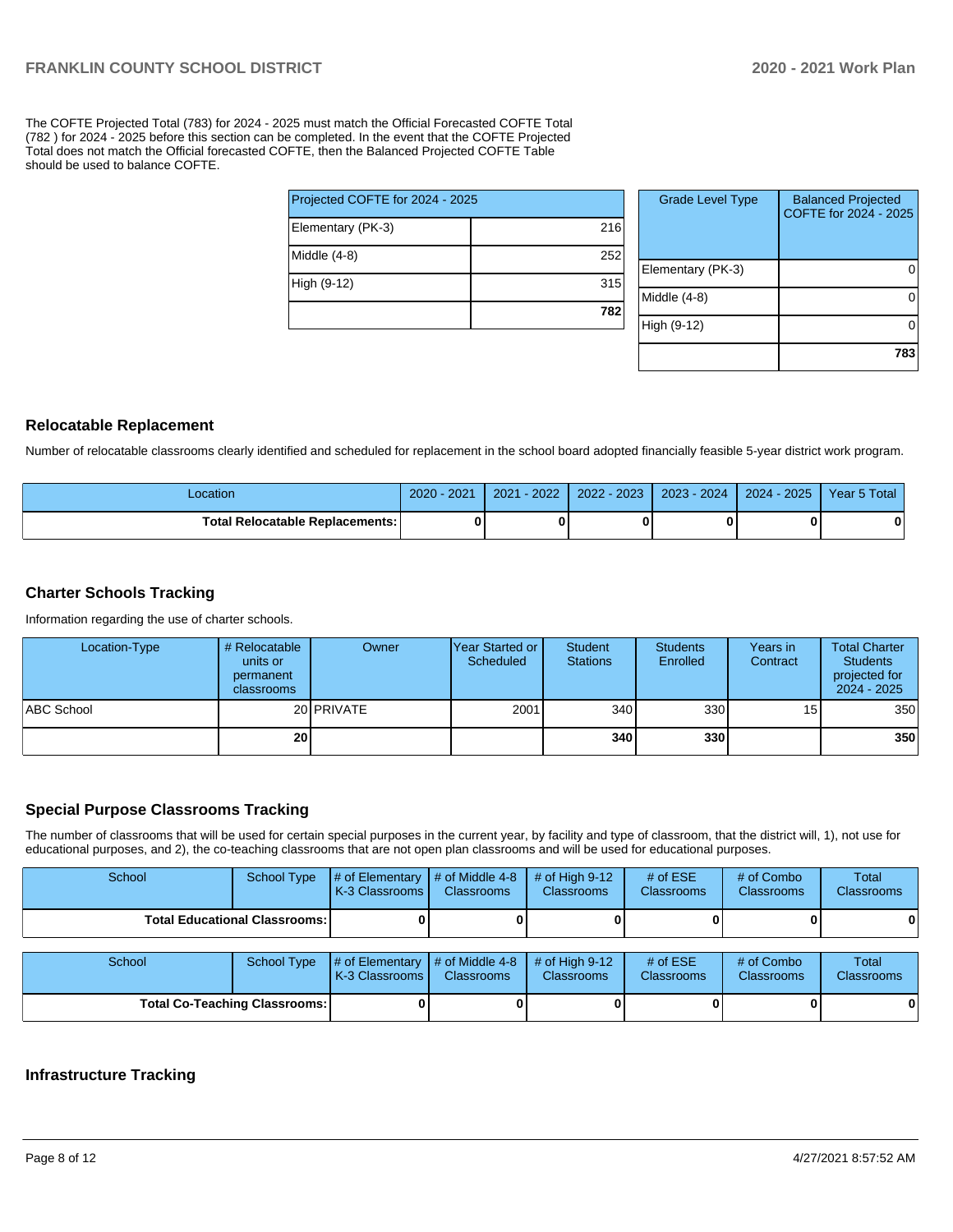**Necessary offsite infrastructure requirements resulting from expansions or new schools. This section should include infrastructure information related to capacity project schedules and other project schedules (Section 4).** 

#### Not Specified

**Proposed location of planned facilities, whether those locations are consistent with the comprehensive plans of all affected local governments, and recommendations for infrastructure and other improvements to land adjacent to existing facilities. Provisions of 1013.33(12), (13) and (14) and 1013.36 must be addressed for new facilities planned within the 1st three years of the plan (Section 5).** 

Not Specified

**Consistent with Comp Plan?** No

#### **Net New Classrooms**

The number of classrooms, by grade level and type of construction, that were added during the last fiscal year.

| List the net new classrooms added in the 2019 - 2020 fiscal year.<br>year.                                                                              |                              |                                   |                                |                        |                                                                        |                            | List the net new classrooms to be added in the 2020 - 2021 fiscal |                        |
|---------------------------------------------------------------------------------------------------------------------------------------------------------|------------------------------|-----------------------------------|--------------------------------|------------------------|------------------------------------------------------------------------|----------------------------|-------------------------------------------------------------------|------------------------|
| "Classrooms" is defined as capacity carrying classrooms that are added to increase<br>capacity to enable the district to meet the Class Size Amendment. |                              |                                   |                                |                        | Totals for fiscal year 2020 - 2021 should match totals in Section 15A. |                            |                                                                   |                        |
| Location                                                                                                                                                | $2019 - 2020$ #<br>Permanent | $2019 - 2020$ #<br><b>Modular</b> | $2019 - 2020$ #<br>Relocatable | $2019 - 2020$<br>Total | $2020 - 2021$ #<br>Permanent                                           | $2020 - 2021$ #<br>Modular | $2020 - 2021$ #<br>Relocatable                                    | $2020 - 2021$<br>Total |
| Elementary (PK-3)                                                                                                                                       |                              |                                   |                                |                        |                                                                        |                            |                                                                   |                        |
| Middle (4-8)                                                                                                                                            |                              |                                   |                                |                        |                                                                        |                            |                                                                   |                        |
| High (9-12)                                                                                                                                             |                              |                                   |                                |                        |                                                                        |                            |                                                                   |                        |
|                                                                                                                                                         |                              |                                   |                                |                        |                                                                        |                            |                                                                   |                        |

#### **Relocatable Student Stations**

Number of students that will be educated in relocatable units, by school, in the current year, and the projected number of students for each of the years in the workplan.

| <b>Site</b>                                       | $2020 - 2021$ | 2021 - 2022 | 2022 - 2023 | 2023 - 2024 | $2024 - 2025$ | 5 Year Average |
|---------------------------------------------------|---------------|-------------|-------------|-------------|---------------|----------------|
| <b>FRANKLIN COUNTY SCHOOLS</b>                    |               |             |             |             |               |                |
| Totals for FRANKLIN COUNTY SCHOOL DISTRICT        |               |             |             |             |               |                |
| Total students in relocatables by year.           |               |             |             |             |               | 0              |
| Total number of COFTE students projected by year. | 851           | 845         | 821         | 800         | 782           | 820            |
| Percent in relocatables by year.                  | 0%            | $0\%$       | $0\%$       | 0%          | $0\%$         | 0%             |

#### **Leased Facilities Tracking**

Exising leased facilities and plans for the acquisition of leased facilities, including the number of classrooms and student stations, as reported in the educational plant survey, that are planned in that location at the end of the five year workplan.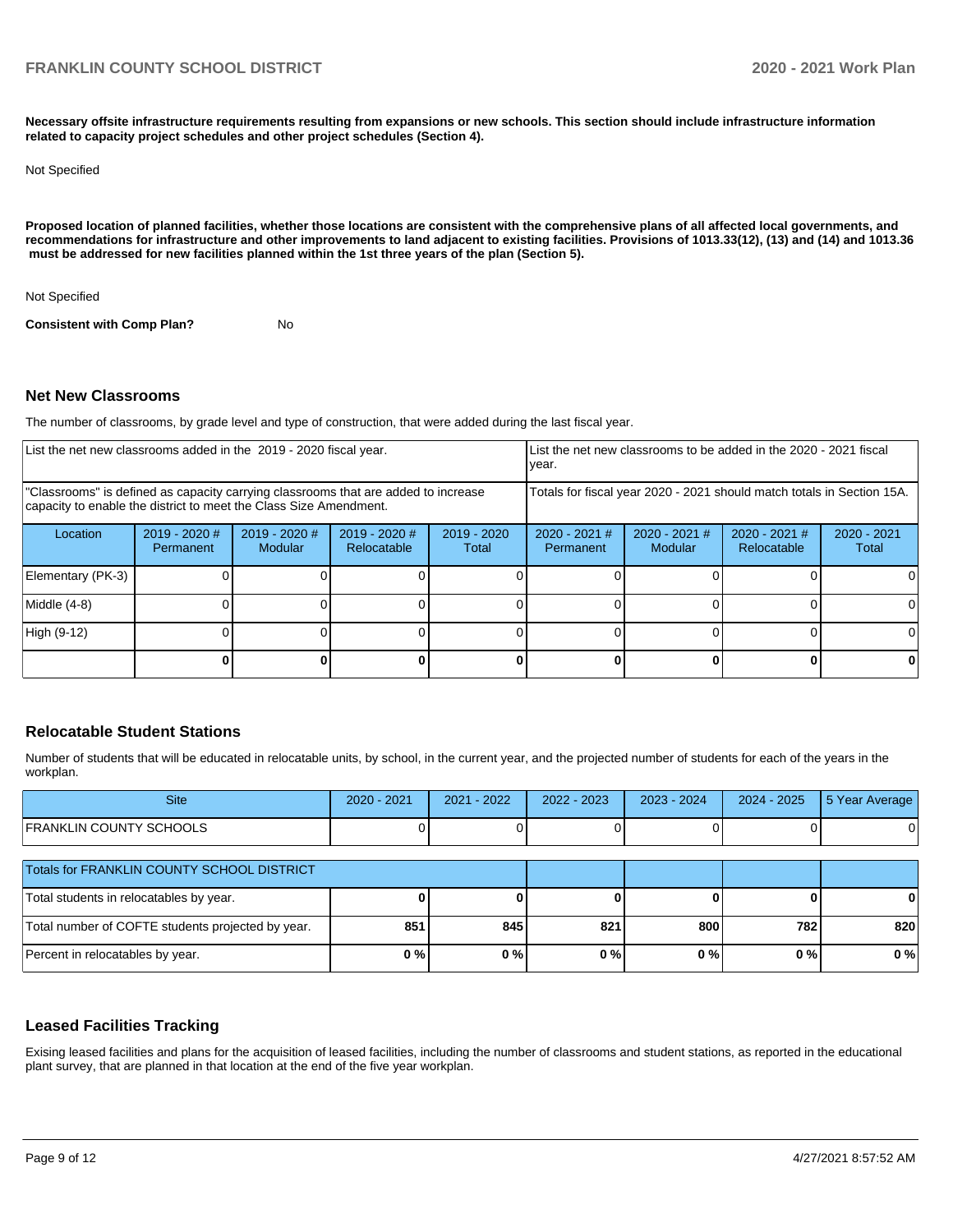# **FRANKLIN COUNTY SCHOOL DISTRICT 2020 - 2021 Work Plan**

| Location                       | # of Leased<br>Classrooms 2020 -<br>2021 | <b>FISH Student</b><br><b>Stations</b> | Owner | # of Leased<br>Classrooms 2024 -<br>2025 | <b>FISH Student</b><br><b>Stations</b> |
|--------------------------------|------------------------------------------|----------------------------------------|-------|------------------------------------------|----------------------------------------|
| <b>FRANKLIN COUNTY SCHOOLS</b> |                                          |                                        |       |                                          | 01                                     |
|                                |                                          |                                        |       |                                          | 0                                      |

#### **Failed Standard Relocatable Tracking**

Relocatable units currently reported by school, from FISH, and the number of relocatable units identified as 'Failed Standards'.

Nothing reported for this section.

# **Planning**

#### **Class Size Reduction Planning**

**Plans approved by the school board that reduce the need for permanent student stations such as acceptable school capacity levels, redistricting, busing, year-round schools, charter schools, magnet schools, public-private partnerships, multitrack scheduling, grade level organization, block scheduling, or other alternatives.**

The Franklin County Schools facility reduces the need for permanent student stations over the next five years. This facility will contains 1,132 student stations. That is excess of the official forecasted COFTE.

#### **School Closure Planning**

**Plans for the closure of any school, including plans for disposition of the facility or usage of facility space, and anticipated revenues.** 

In 2019/2020 the old Apalachicola High School site was sold.

# **Long Range Planning**

### **Ten-Year Maintenance**

District projects and locations regarding the projected need for major renovation, repair, and maintenance projects within the district in years 6-10 beyond the projects plans detailed in the five years covered by the work plan.

Nothing reported for this section.

**Ten-Year Capacity**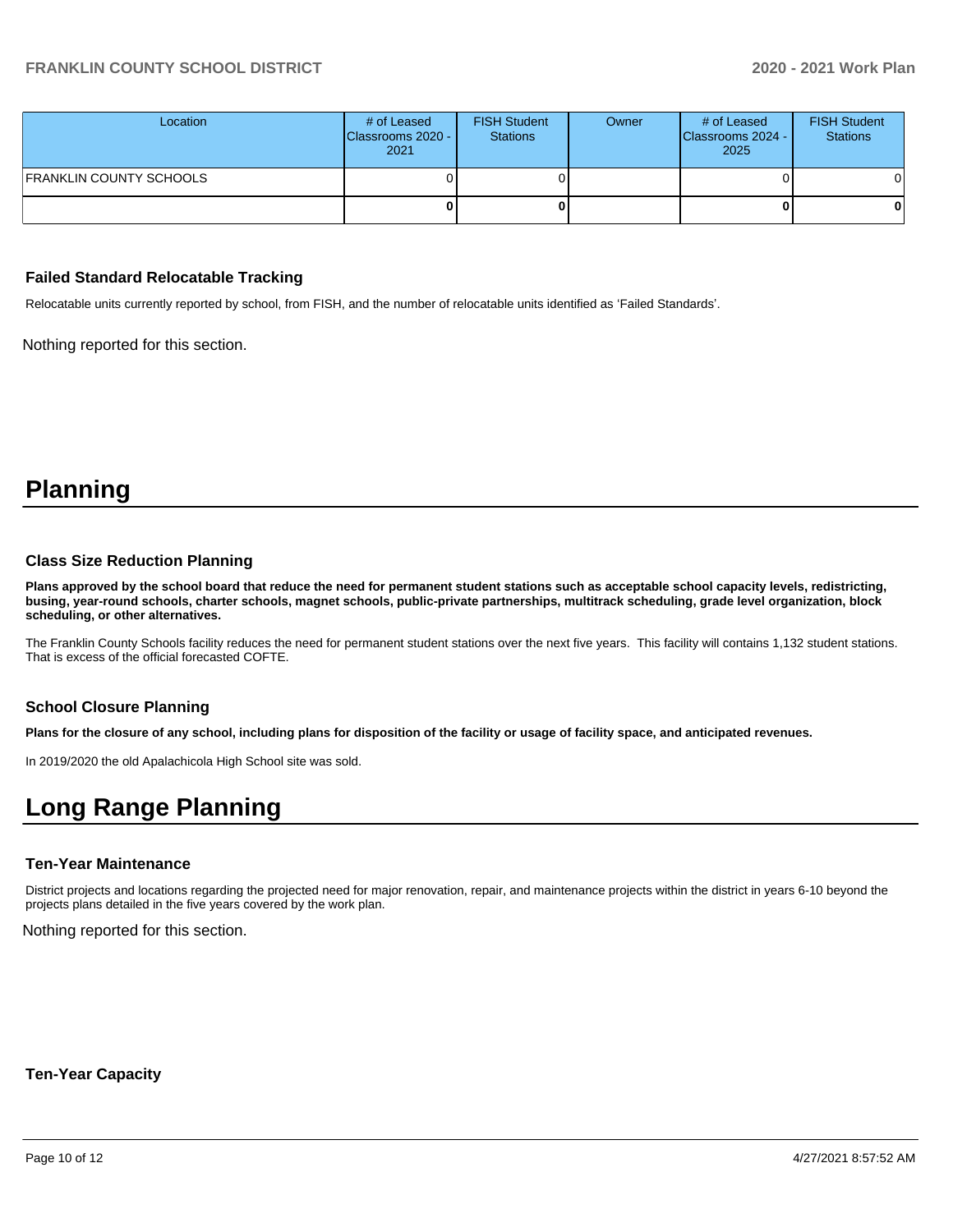Schedule of capital outlay projects projected to ensure the availability of satisfactory student stations for the projected student enrollment in K-12 programs for the future 5 years beyond the 5-year district facilities work program.

Nothing reported for this section.

### **Ten-Year Planned Utilization**

Schedule of planned capital outlay projects identifying the standard grade groupings, capacities, and planned utilization rates of future educational facilities of the district for both permanent and relocatable facilities.

| <b>Grade Level Projections</b>   | <b>FISH</b><br>Student<br><b>Stations</b> | <b>Actual 2019 -</b><br><b>2020 FISH</b><br>Capacity | Actual<br>$2019 -$<br>2020<br><b>COFTE</b> | Actual 2019 - 2020<br><b>Utilization</b> | Actual 2020 - 2021 / 2029 - 2030 new<br>Student Capacity to be added/removed | Projected 2029<br>2030 COFTE | Projected 2029 -<br>2030 Utilization |
|----------------------------------|-------------------------------------------|------------------------------------------------------|--------------------------------------------|------------------------------------------|------------------------------------------------------------------------------|------------------------------|--------------------------------------|
| Elementary - District<br> Totals |                                           |                                                      | 0.00                                       | 0.00%                                    |                                                                              |                              | 0.00%                                |
| Middle - District Totals         | 1.416                                     | 1.274                                                | 820.91                                     | 64.44 %                                  |                                                                              |                              | 0.00%                                |
| High - District Totals           |                                           |                                                      | 0.00                                       | 0.00%                                    |                                                                              |                              | 0.00%                                |
| Other - ESE, etc                 | 692                                       |                                                      | 15.99                                      | 0.00%                                    |                                                                              |                              | 0.00%                                |
|                                  | 2.108                                     | 1.274                                                | 836.90                                     | 65.69%                                   |                                                                              | n.                           | 0.00%                                |

**Combination schools are included with the middle schools for student stations, capacity, COFTE and utilization purposes because these facilities all have a 90% utilization factor. Use this space to explain or define the grade groupings for combination schools.** 

No comments to report.

#### **Ten-Year Infrastructure Planning**

**Proposed Location of Planned New, Remodeled, or New Additions to Facilities in 06 thru 10 out years (Section 28).**

Nothing reported for this section.

Plans for closure of any school, including plans for disposition of the facility or usage of facility space, and anticipated revenues in the 06 thru 10 out **years (Section 29).**

Nothing reported for this section.

#### **Twenty-Year Maintenance**

District projects and locations regarding the projected need for major renovation, repair, and maintenance projects within the district in years 11-20 beyond the projects plans detailed in the five years covered by the work plan.

Nothing reported for this section.